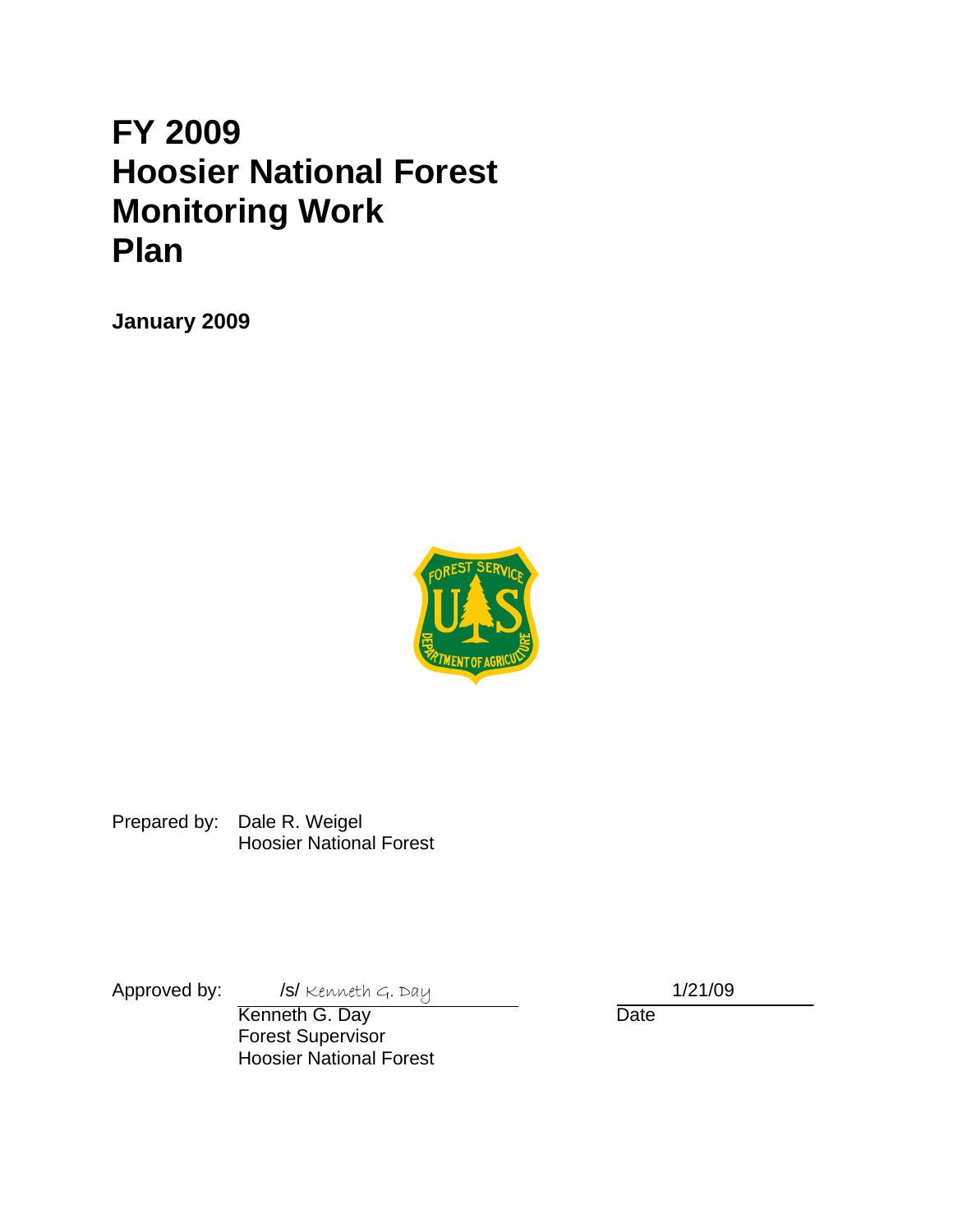## **FY 2009 Monitoring Work Plan**

## **Introduction**

The *Forest Plan* requires a monitoring plan be prepared annually. The Fiscal Year (FY) 2009 monitoring plan has been developed. The plan was developed with guidance from the Regional Office and review of the monitoring questions and guidance in Forest Plan Chapter 4 (USDA FS 2006) by the Forest Planner, NEPA coordinator, and Monitoring coordinator. The review accounted for monitoring capability based on FY 2009 budget expectations.

The items to be monitored in FY 2009 are identified in this document along with employee or position responsible for reporting the results in the FY 2009 Monitoring and Evaluation Report.

The fourteen questions respond to 5 of the 7 goals listed in the USDA Forest Service Strategic Plan FY 2007-12 (USDA FS 2007). They also respond to two of Region 9's Courageous Conservation goals (USDA FS 2005) and all eight of the Hoosier Forest Plan goals (USDA FS 2006).

## **Literature Cited**

U.S. Department of Agriculture, Forest Service. 2005. Strategic framework for the Eastern Region. Eastern Region. 26 p.

U.S. Department of Agriculture, Forest Service. 2006. Land and resource management plan--Hoosier National Forest. Eastern Region, Hoosier National Forest. 85 p. + appendices.

U.S. Department of Agriculture, Forest Service. 2007. USDA Forest Service strategic plan FY 2007-12. Washington, D.C. FS-880. 32 p.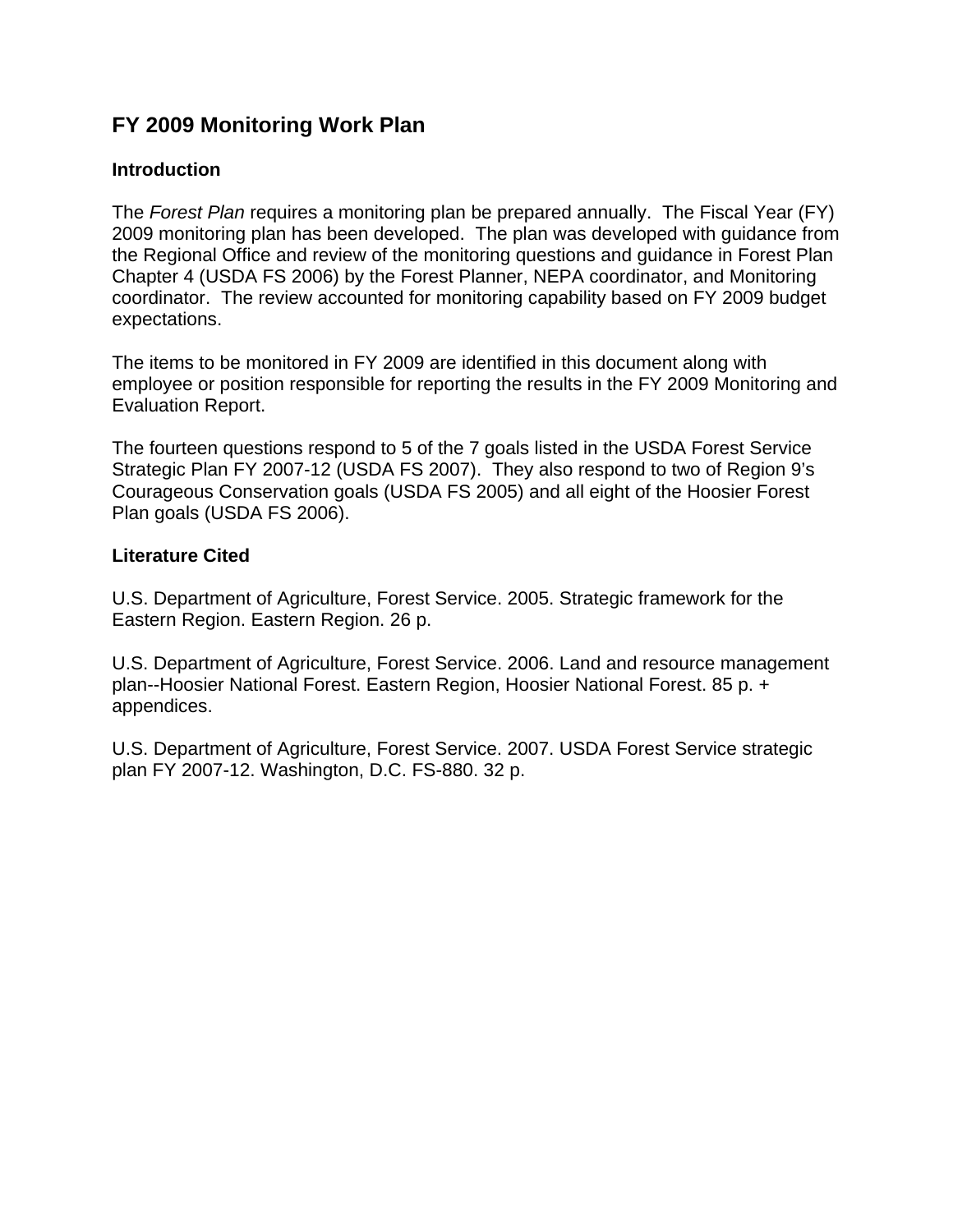| No.            | <b>Monitoring Question</b>                                                                                                                                                                                                       | <b>Method</b>                                                                                               | <b>Responsible position or</b><br>person                                       | <b>FS Strategic</b><br><b>Plan Goals</b> | <b>Region 9 Courageous</b><br><b>Conservation</b> | <b>Forest Plan</b><br><b>Goals</b> |
|----------------|----------------------------------------------------------------------------------------------------------------------------------------------------------------------------------------------------------------------------------|-------------------------------------------------------------------------------------------------------------|--------------------------------------------------------------------------------|------------------------------------------|---------------------------------------------------|------------------------------------|
| $\mathbf{1}$   | Is this Forest complying with<br>guidance outlined in Forest<br>Plan?                                                                                                                                                            | Monitoring reports<br>from on-going<br>projects                                                             | Forest Planner and Forest<br>personnel                                         | 1, 5                                     | $\mathbf{1}$                                      | $1 - 8$                            |
| $\overline{2}$ | Are insect and disease<br>population levels compatible with<br>objectives for restoring or<br>maintaining healthy forest<br>conditions?                                                                                          | Insect monitoring<br>reports                                                                                | Tom Thake, Chris<br>Thornton, IDNR, and<br><b>State &amp; Private Forestry</b> | 1                                        | $\mathbf{1}$                                      | $\overline{2}$                     |
| 3              | What level of prescribed fire<br>should be used to maintain<br>desired fuel levels or mimic<br>natural processes, maintain and<br>improve vegetative conditions, or<br>restore natural processes and<br>functions to ecosystems? | Mogan Ridge<br>prescribed burn<br>pre- and post-burn<br>report; and<br>vegetation data.                     | Mike Davis, Zach Rigg,<br>Chris Thornton, RxFuel<br>specialist                 | 1                                        | $\mathbf 1$                                       | $\overline{c}$                     |
| 4              | Have there been changes in cave<br>environments?                                                                                                                                                                                 | Cave monitoring<br>plan                                                                                     | Steve Harriss, and IKC                                                         | 1                                        | $\mathbf{1}$                                      | 1, 2, 3                            |
| 5              | To what extent is Forest<br>management contributing or<br>responding to populations of<br>terrestrial or aquatic non-native<br>invasive species that threaten<br>native ecosystems?                                              | Monitoring of<br>German Ridge,<br>Oriole Restoration,<br>and Barrens<br><b>Invasive Species</b><br>projects | Forest staff                                                                   | 1                                        | $\mathbf{1}$                                      | 1, 2                               |
| 6              | To what extent is Forest<br>management affecting water<br>quality, quantity, flow timing, and<br>the physical features of aquatic,<br>riparian, or wetland ecosystems?                                                           | Stream monitoring<br>near projects.                                                                         | Amanda Kunzmann and<br>Zach Rigg                                               | $\mathbf{1}$                             | $\mathbf{1}$                                      | 2, 3                               |
| $\overline{7}$ | Have the soil and water<br>mitigation and protection<br>measures been effective as<br>applied to all management<br>activities?                                                                                                   | Timber sale and<br>prescribed burn<br>monitoring reports                                                    | Timber staff, Amanda<br>Kunzmann and Zach Rigg                                 | $\mathbf{1}$                             | $\mathbf{1}$                                      | 2, 3                               |
| 8              | Consideration of establishment of<br>physical facilities, use<br>regulations, and recreation<br>opportunities responsive to<br>current and anticipated user<br>demands.                                                          | <b>Facilities</b><br>Management Plan<br>update and Trails<br>Plan<br>implementation                         | <b>Recreation staff</b>                                                        | 1, 4, 5                                  | $\mathbf{1}$                                      | 6, 7                               |
| 9              | Is trail use planned and<br>implemented to protect land and<br>other resources, promote public                                                                                                                                   | Soil and water<br>monitoring plan:<br>Trails 2008                                                           | Zach Rigg and Rec staff                                                        | 1, 4, 5                                  | $\mathbf{1}$                                      | 6                                  |